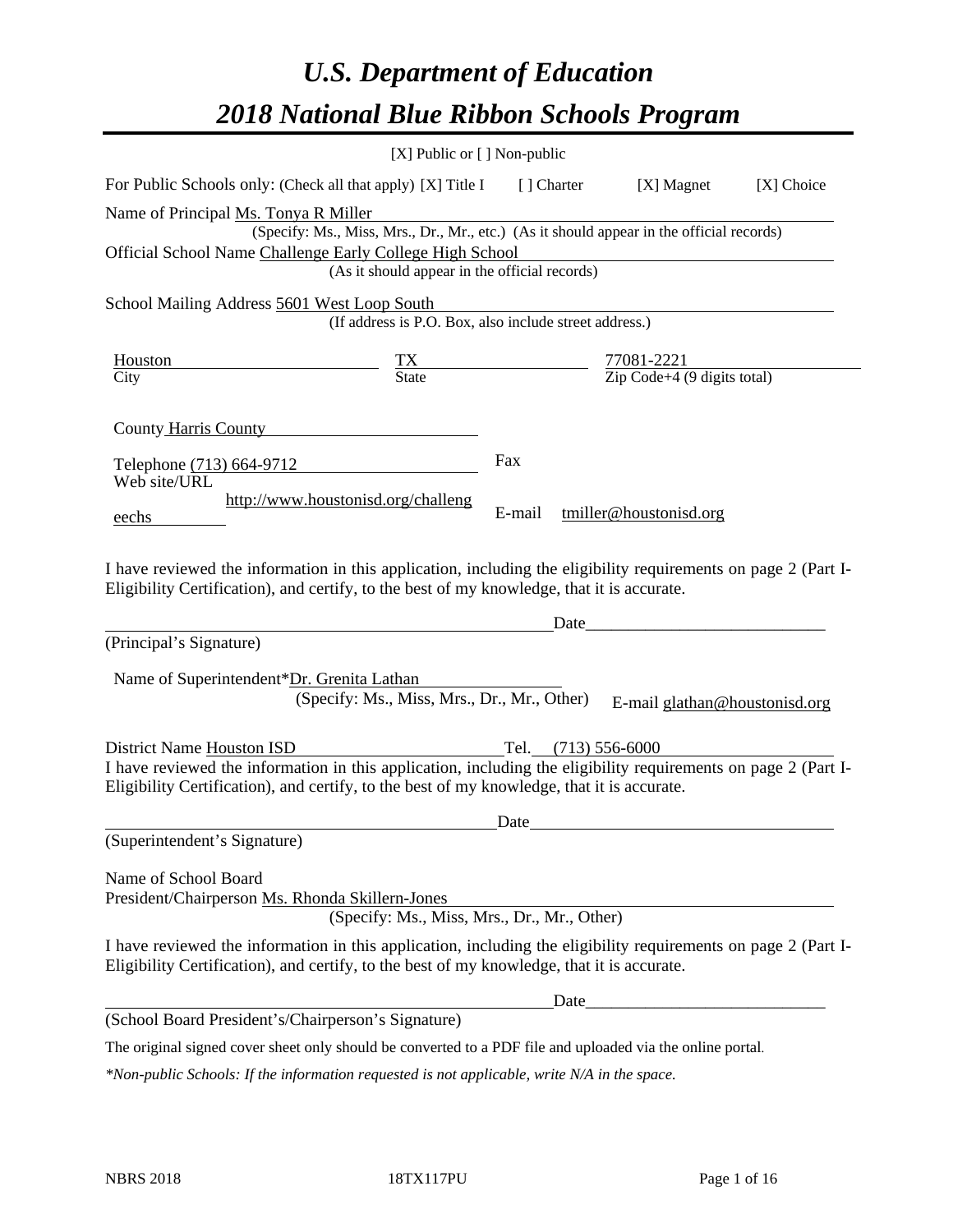The signatures on the first page of this application (cover page) certify that each of the statements below, concerning the school's eligibility and compliance with U.S. Department of Education and National Blue Ribbon Schools requirements, are true and correct.

- 1. The school configuration includes one or more of grades K-12. (Schools on the same campus with one principal, even a K-12 school, must apply as an entire school.)
- 2. All nominated public schools must meet the state's performance targets in reading (or English language arts) and mathematics and other academic indicators (i.e., attendance rate and graduation rate), for the all students group and all subgroups, including having participation rates of at least 95 percent using the most recent accountability results available for nomination.
- 3. To meet final eligibility, all nominated public schools must be certified by states prior to September 2018 in order to meet all eligibility requirements. Any status appeals must be resolved at least two weeks before the awards ceremony for the school to receive the award.
- 4. If the school includes grades 7 or higher, the school must have foreign language as a part of its curriculum.
- 5. The school has been in existence for five full years, that is, from at least September 2012 and each tested grade must have been part of the school for the past three years.
- 6. The nominated school has not received the National Blue Ribbon Schools award in the past five years: 2013, 2014, 2015, 2016, or 2017.
- 7. The nominated school has no history of testing irregularities, nor have charges of irregularities been brought against the school at the time of nomination. The U.S. Department of Education reserves the right to disqualify a school's application and/or rescind a school's award if irregularities are later discovered and proven by the state.
- 8. The nominated school has not been identified by the state as "persistently dangerous" within the last two years.
- 9. The nominated school or district is not refusing Office of Civil Rights (OCR) access to information necessary to investigate a civil rights complaint or to conduct a district-wide compliance review.
- 10. The OCR has not issued a violation letter of findings to the school district concluding that the nominated school or the district as a whole has violated one or more of the civil rights statutes. A violation letter of findings will not be considered outstanding if OCR has accepted a corrective action plan from the district to remedy the violation.
- 11. The U.S. Department of Justice does not have a pending suit alleging that the nominated school or the school district as a whole has violated one or more of the civil rights statutes or the Constitution's equal protection clause.
- 12. There are no findings of violations of the Individuals with Disabilities Education Act in a U.S. Department of Education monitoring report that apply to the school or school district in question; or if there are such findings, the state or district has corrected, or agreed to correct, the findings.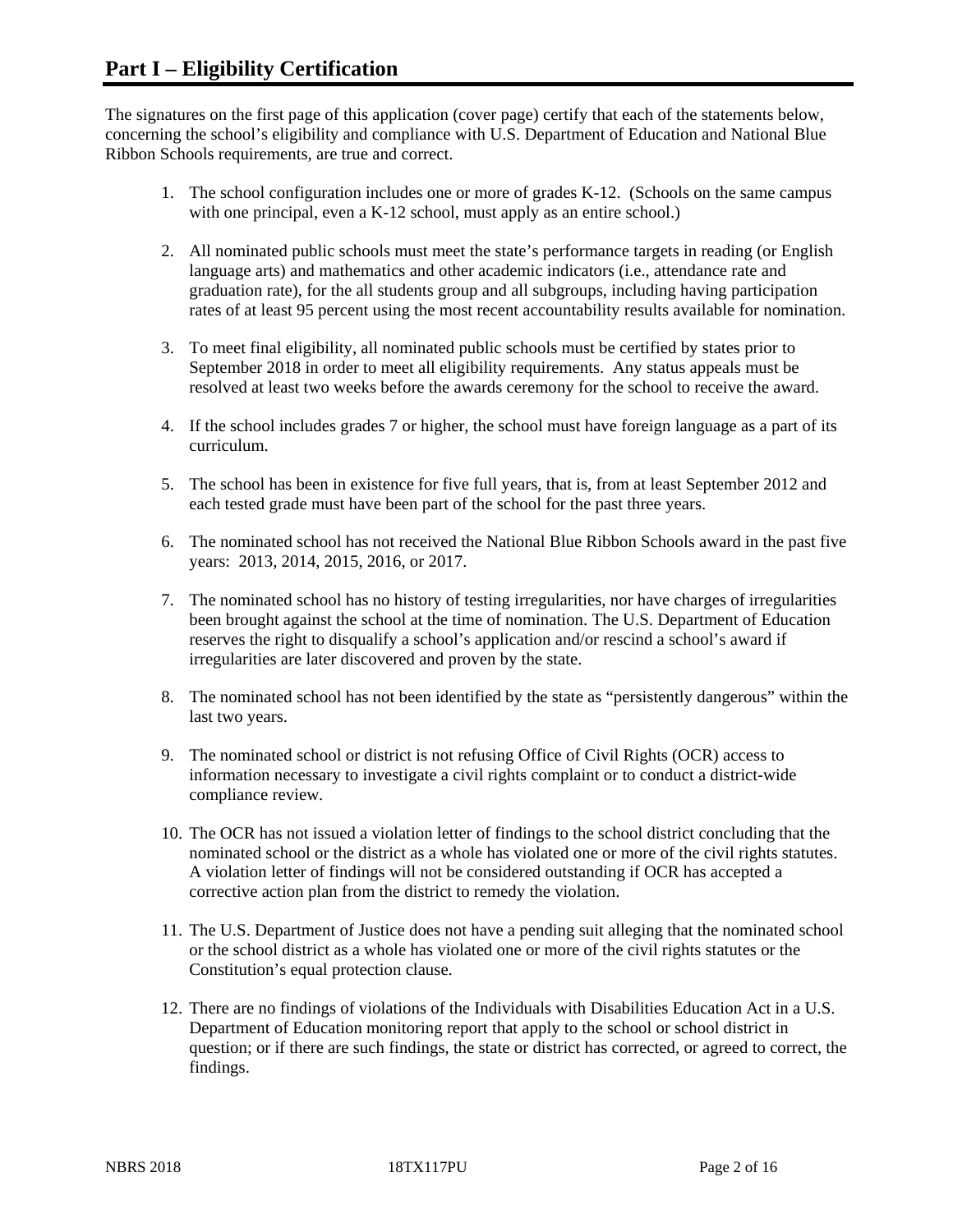# **PART II - DEMOGRAPHIC DATA**

#### **Data should be provided for the most recent school year (2017-2018) unless otherwise stated.**

#### **DISTRICT**

1. Number of schools in the district 188 Elementary schools (includes K-8) (per district designation): 41 Middle/Junior high schools 50 High schools 5 K-12 schools

284 TOTAL

**SCHOOL** (To be completed by all schools)

2. Category that best describes the area where the school is located:

[X] Urban or large central city [ ] Suburban [] Rural or small city/town

3. Number of students as of October 1, 2017 enrolled at each grade level or its equivalent in applying school:

| Grade                           | # of         | # of Females | <b>Grade Total</b> |
|---------------------------------|--------------|--------------|--------------------|
|                                 | <b>Males</b> |              |                    |
| <b>PreK</b>                     | 0            | $\theta$     | 0                  |
| $\mathbf K$                     | 0            | 0            | 0                  |
| $\mathbf{1}$                    | 0            | 0            | 0                  |
| 2                               | 0            | 0            | 0                  |
| 3                               | 0            | 0            | 0                  |
| 4                               | 0            | $\Omega$     | 0                  |
| 5                               | 0            | 0            | 0                  |
| 6                               | 0            | 0            | 0                  |
| 7                               | 0            | 0            | 0                  |
| 8                               | 0            | 0            | 0                  |
| 9                               | 53           | 79           | 132                |
| 10                              | 40           | 74           | 114                |
| 11                              | 47           | 58           | 105                |
| 12 or higher                    | 50           | 67           | 117                |
| <b>Total</b><br><b>Students</b> | 190          | 278          | 468                |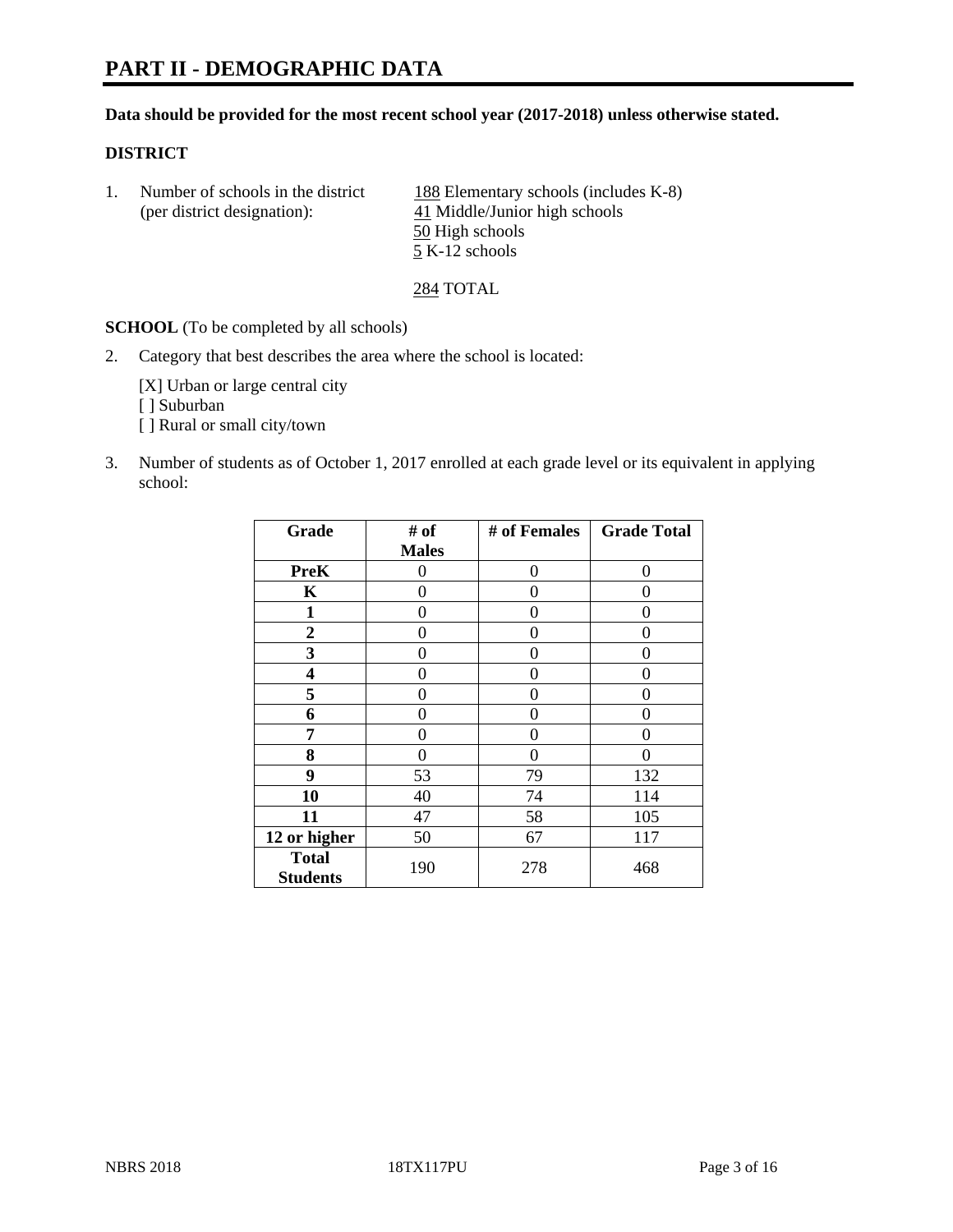the school: 4 % Asian

4. Racial/ethnic composition of  $\qquad 0\%$  American Indian or Alaska Native 15 % Black or African American 76 % Hispanic or Latino 0 % Native Hawaiian or Other Pacific Islander 3 % White 2 % Two or more races **100 % Total**

(Only these seven standard categories should be used to report the racial/ethnic composition of your school. The Final Guidance on Maintaining, Collecting, and Reporting Racial and Ethnic Data to the U.S. Department of Education published in the October 19, 2007 *Federal Register* provides definitions for each of the seven categories.)

5. Student turnover, or mobility rate, during the  $2016 - 2017$  school year:  $\langle 01\%$ 

If the mobility rate is above 15%, please explain.

This rate should be calculated using the grid below. The answer to (6) is the mobility rate.

| <b>Steps For Determining Mobility Rate</b>         | Answer |
|----------------------------------------------------|--------|
| (1) Number of students who transferred to          |        |
| the school after October 1, 2016 until the         |        |
| end of the 2016-2017 school year                   |        |
| (2) Number of students who transferred             |        |
| <i>from</i> the school after October 1, 2016 until | 2      |
| the end of the 2016-2017 school year               |        |
| (3) Total of all transferred students [sum of      | 2      |
| rows $(1)$ and $(2)$ ]                             |        |
| (4) Total number of students in the school as      |        |
| of October 1, 2016                                 | 468    |
| (5) Total transferred students in row (3)          | < 01   |
| divided by total students in row (4)               |        |
| $(6)$ Amount in row $(5)$ multiplied by 100        |        |

6. English Language Learners (ELL) in the school:  $2\%$ 

8 Total number ELL

Specify each non-English language represented in the school (separate languages by commas): Spanish, French, Urdu, Farsi, Mandarin, Egyptian Arabic

7. Students eligible for free/reduced-priced meals: 49 % Total number students who qualify: 227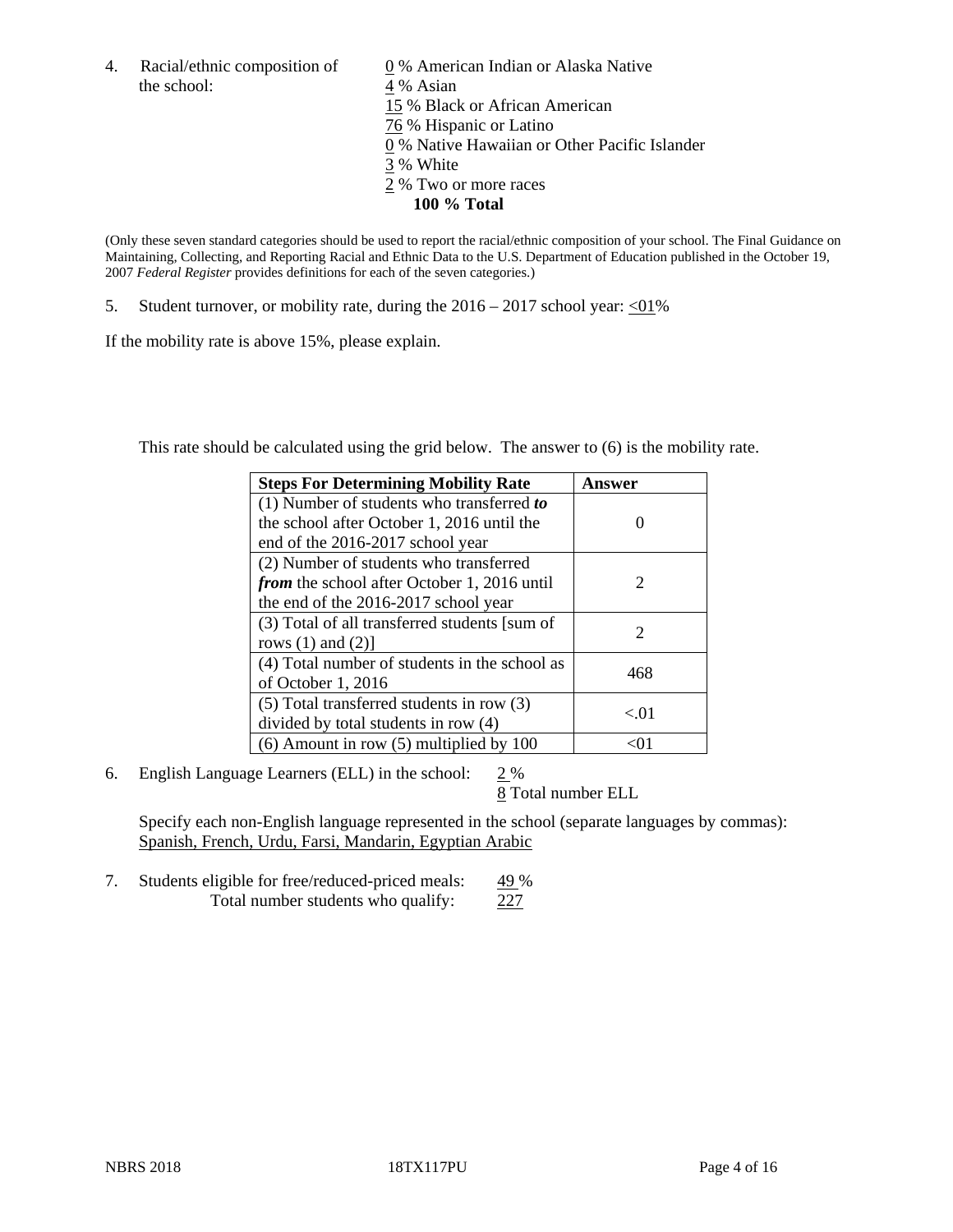2 Total number of students served

Indicate below the number of students with disabilities according to conditions designated in the Individuals with Disabilities Education Act. Do not add additional conditions. It is possible that students may be classified in more than one condition.

| 1 Autism                  | 0 Multiple Disabilities                       |
|---------------------------|-----------------------------------------------|
| 0 Deafness                | 0 Orthopedic Impairment                       |
| 0 Deaf-Blindness          | $\underline{0}$ Other Health Impaired         |
| 0 Developmentally Delayed | 1 Specific Learning Disability                |
| 0 Emotional Disturbance   | $\underline{0}$ Speech or Language Impairment |
| 0 Hearing Impairment      | 0 Traumatic Brain Injury                      |
| 0 Intellectual Disability | 0 Visual Impairment Including Blindness       |

- 9. Number of years the principal has been in her/his position at this school:  $\frac{7}{1}$
- 10. Use Full-Time Equivalents (FTEs), rounded to nearest whole numeral, to indicate the number of school staff in each of the categories below:

|                                                                                                                                                                                                                                | <b>Number of Staff</b> |
|--------------------------------------------------------------------------------------------------------------------------------------------------------------------------------------------------------------------------------|------------------------|
| Administrators                                                                                                                                                                                                                 | 3                      |
| Classroom teachers including those<br>teaching high school specialty<br>subjects, e.g., third grade teacher,<br>history teacher, algebra teacher.                                                                              | 18                     |
| Resource teachers/specialists/coaches<br>e.g., reading specialist, science coach,<br>special education teacher, technology<br>specialist, art teacher, etc.                                                                    |                        |
| Paraprofessionals under the<br>supervision of a professional<br>supporting single, group, or classroom<br>students.                                                                                                            | 5                      |
| Student support personnel<br>e.g., guidance counselors, behavior<br>interventionists, mental/physical<br>health service providers,<br>psychologists, family engagement<br>liaisons, career/college attainment<br>coaches, etc. | 3                      |

11. Average student-classroom teacher ratio, that is, the number of students in the school divided by the FTE of classroom teachers, e.g., 22:1 23:1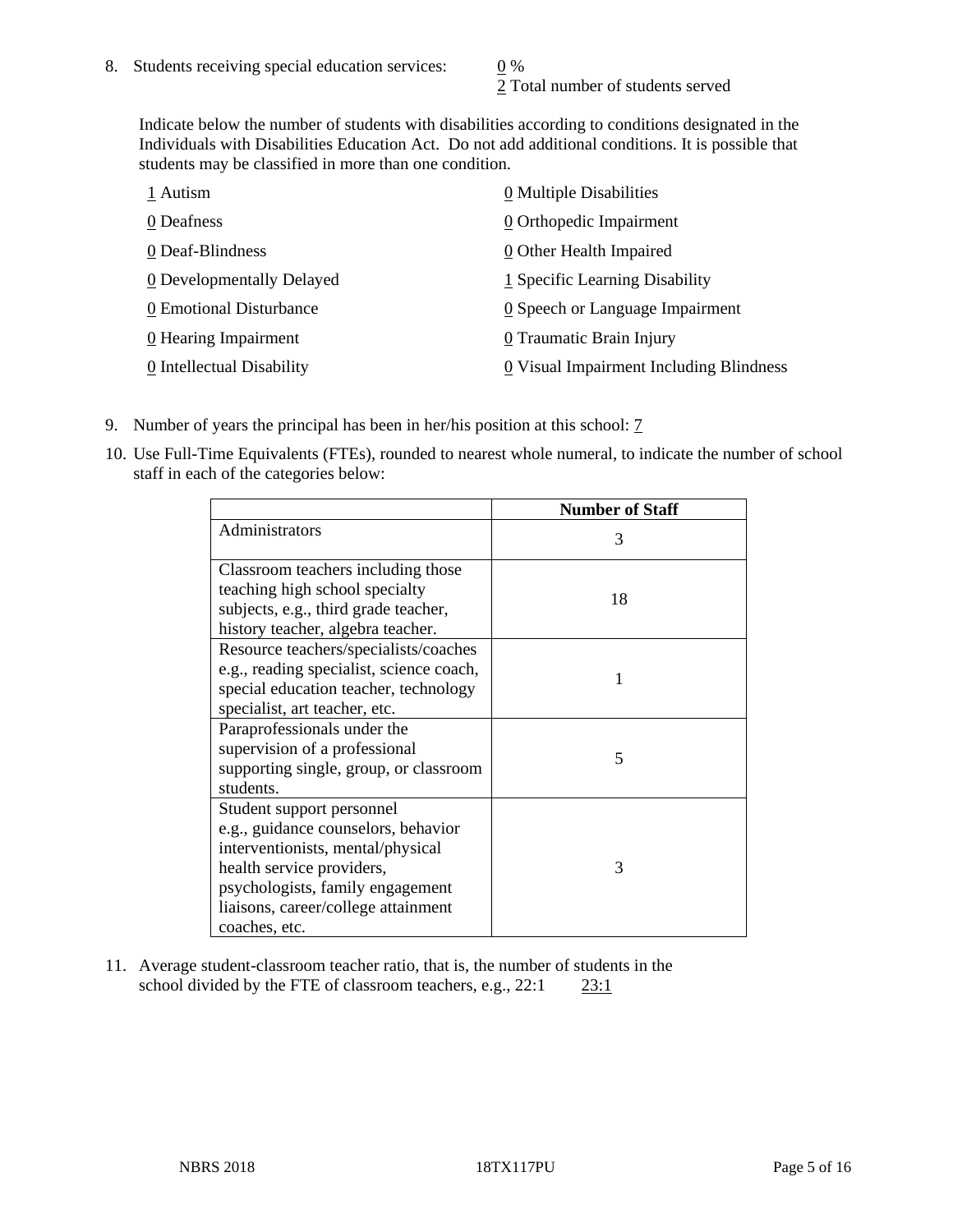12. Show daily student attendance rates. Only high schools need to supply yearly graduation rates.

| <b>Required Information</b> | 2016-2017 | 2015-2016 | 2014-2015 | 2013-2014 | 2012-2013 |
|-----------------------------|-----------|-----------|-----------|-----------|-----------|
| Daily student attendance    | 98%       | 98%       | 98%       | 98%       | 98%       |
| High school graduation rate | 99%       | 100%      | 00%       | 99%       | 96%       |

#### 13. **For high schools only, that is, schools ending in grade 12 or higher.**

Show percentages to indicate the post-secondary status of students who graduated in Spring 2017.

| <b>Post-Secondary Status</b>                  |                 |
|-----------------------------------------------|-----------------|
| Graduating class size                         | 99              |
| Enrolled in a 4-year college or university    | 93%             |
| Enrolled in a community college               | 5%              |
| Enrolled in career/technical training program | 0%              |
| Found employment                              | 0%              |
| Joined the military or other public service   | 0%              |
| Other                                         | 20 <sub>6</sub> |

14. Indicate whether your school has previously received a National Blue Ribbon Schools award. Yes X No

If yes, select the year in which your school received the award. 2011

15. In a couple of sentences, provide the school's mission or vision statement.

Graduate confident, ethically responsible, lifelong learners who are prepared to succeed in higher education and be productive citizens in our world, achieved through a focus on Harvard researcher Tony Wagner's three R's—Relationships, Relevance, and Rigor—which has served as a framework since the school's founding in 2003.

16. **For public schools only**, if the school is a magnet, charter, or choice school, explain how students are chosen to attend.

As a magnet/school choice campus, we are bound by the guidelines set forth by Houston Independent School District. The application process occurs in phases and starts in the fall for the following school year culminating in selection through a lottery. A student is not considered for the lottery if his or her application is not submitted during the requisite time frame. The next step in the qualification process uses a matrix calculator developed by the school district to score the application. Students must submit academic and demographic information. Points are awarded for grades, test scores, at-risk status, and membership in special populations. Over 90% of applicants meet qualifications at this point, making them eligible for the lottery. Once the lottery is run, an applicant is either offered a seat at the school or placed on a waiting list.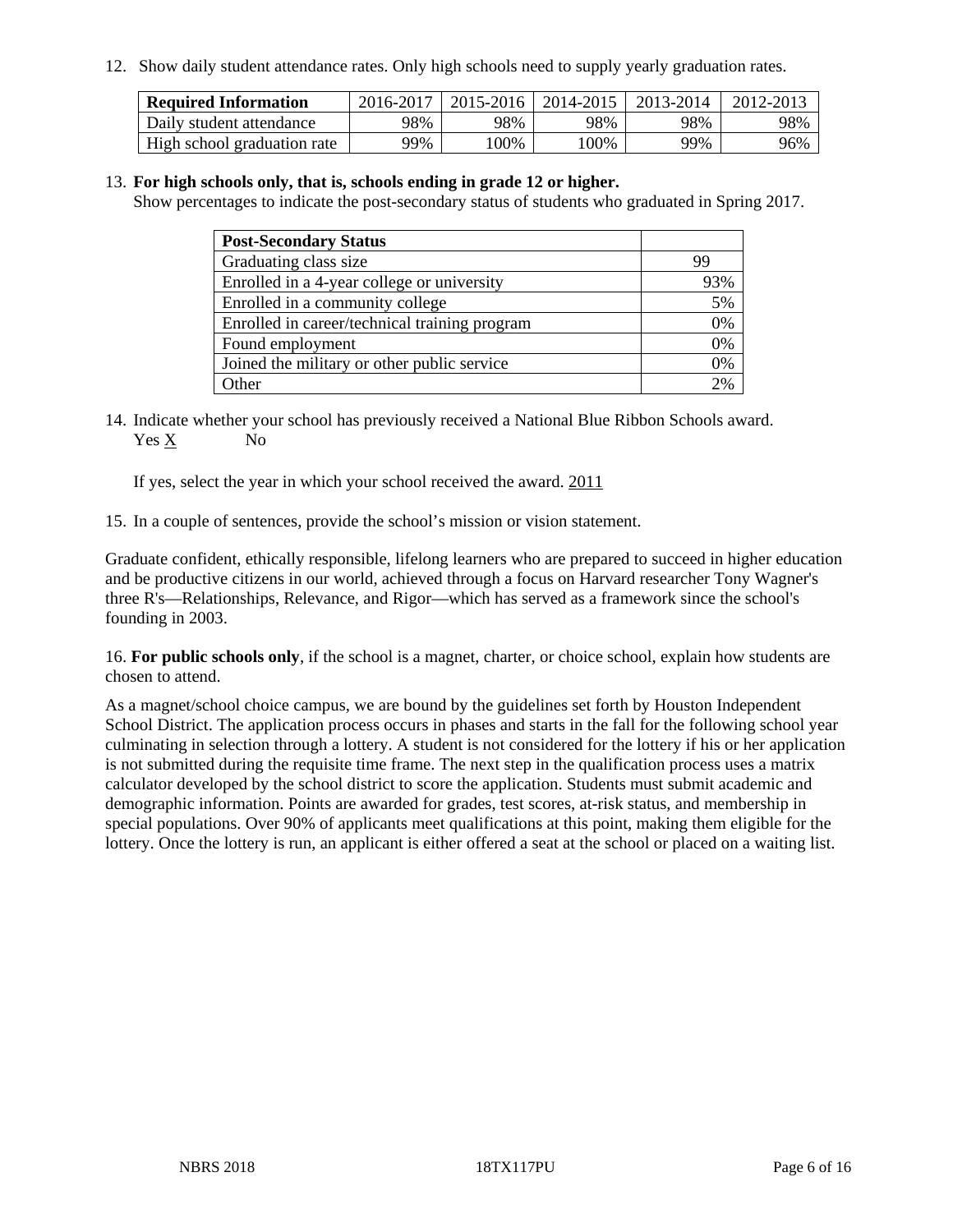# **PART III – SUMMARY**

Challenge Early College High School (Challenge) is located on the Houston Community College (HCC) Southwest Campus, on the 610 West Loop, near Bellaire, Texas. Challenge gives low-income youth, firstgeneration college seekers, English language learners, students of color, and other young people underrepresented in higher education, the opportunity to earn a high school diploma, an associate degree or up to two years of credit toward a bachelor's degree—tuition free.

Challenge was built to meet the needs of students from underserved communities as well as those who would flourish in a smaller, more intimate learning environment. A major focus of Challenge is helping students achieve success in high school through rigor and soft skills' development necessary to succeed in college. Being on the college campus contributes to their success. Challenge's philosophy sets high course expectations for all students through a curriculum of: Pre-Advanced Placement (Pre-AP), Advanced Placement (AP), Honors, or Dual-credit. Students are mainstreamed into AP courses so there is no special selection of students. Once enrolled in an AP course they are required to take the test for placement. The Challenge belief is: all students should have the opportunity for a rigorous education and multiple pathways to earn college credits.

Another aspect of the Challenge philosophy is creating an individualized learning experience for students, based upon need. Classes and advisory groups are purposefully small enough to provide students with this personalized learning experience. Advisory groups meet Monday through Thursday and consist of a group of students and a teacher that develop a unique bond. A clinical licensed psychologist is on campus two days per week for additional social and emotional support. Professional Learning Communities (PLCs) set goals and interventions appropriate for each student. This ensures students are afforded the resources they need to be successful academically, socially, and emotionally. As an advanced curriculum program, we do not modify curriculum and grades. Therefore, strong supports are in place for students that have special needs and accommodations. The individual student needs are addressed through 504 meetings, ASSIST intervention team meetings, and horizontal teams. Tutorial and study-halls are available to these students and many are double-blocked if necessary. In its 15 years, Challenge has fostered a culture where student success is celebrated. One of the most celebrated traditions, is the advisory program. Advisories "check-in" each week to see what struggles students are having, study together and work on various team building activities and competitions. Other strong traditions that continue every year are: Senior Leadership, schoolwide book selection, school-wide "Relax before TAKS" field trip, campus-wide volunteer opportunities, Eagle Camp (Freshman Summer Bridge), town hall meetings, Parent Teacher Organization International Festival, Campus Discovery Tours, and Senior Week. We offer approximately 18 student interest clubs varying from: Community Service and Campus Ambassadors, to Name that Book and engineering, to soccer and dance.

Challenge programs and traditions are essential in relationship building. It is through relationships that students gain the confidence and self-efficacy to thrive in their academic and social achievement. In the face of a national focus that measures achievement based on standardized tests, Challenge has maintained a focus on the whole student. This attention to relationships, relevance, and rigor results in high achievement on those instruments. Given this on-going work, the school has been identified by local and national organizations such U.S. News and World Report's Best High Schools in the nation, the top 100 most rigorous high schools in the nation by the Washington Post and number two in the Houston area by Children at Risk. Challenge has also earned all seven Texas Education Agency distinctions and all state accountability indexes for the past three years, since the current accountability system has been in existence.

In 2011, Challenge was awarded the United States Department of Education National Blue Ribbon Schools award. This made a difference in campus perception within the community given the Blue Ribbon Schools' program purpose of honoring schools that achieve high levels of student achievement or make significant improvements in closing achievement gaps among student subgroups, Challenge has been, and remains, a campus that is mindful of this distinction. The award validated what the campus strives for. In marketing and recruitment, parents and students are educated on how Challenge aligns with this recognition. Challenge welcomes students of all academic levels, stressing that each student is guided and mentored to reach their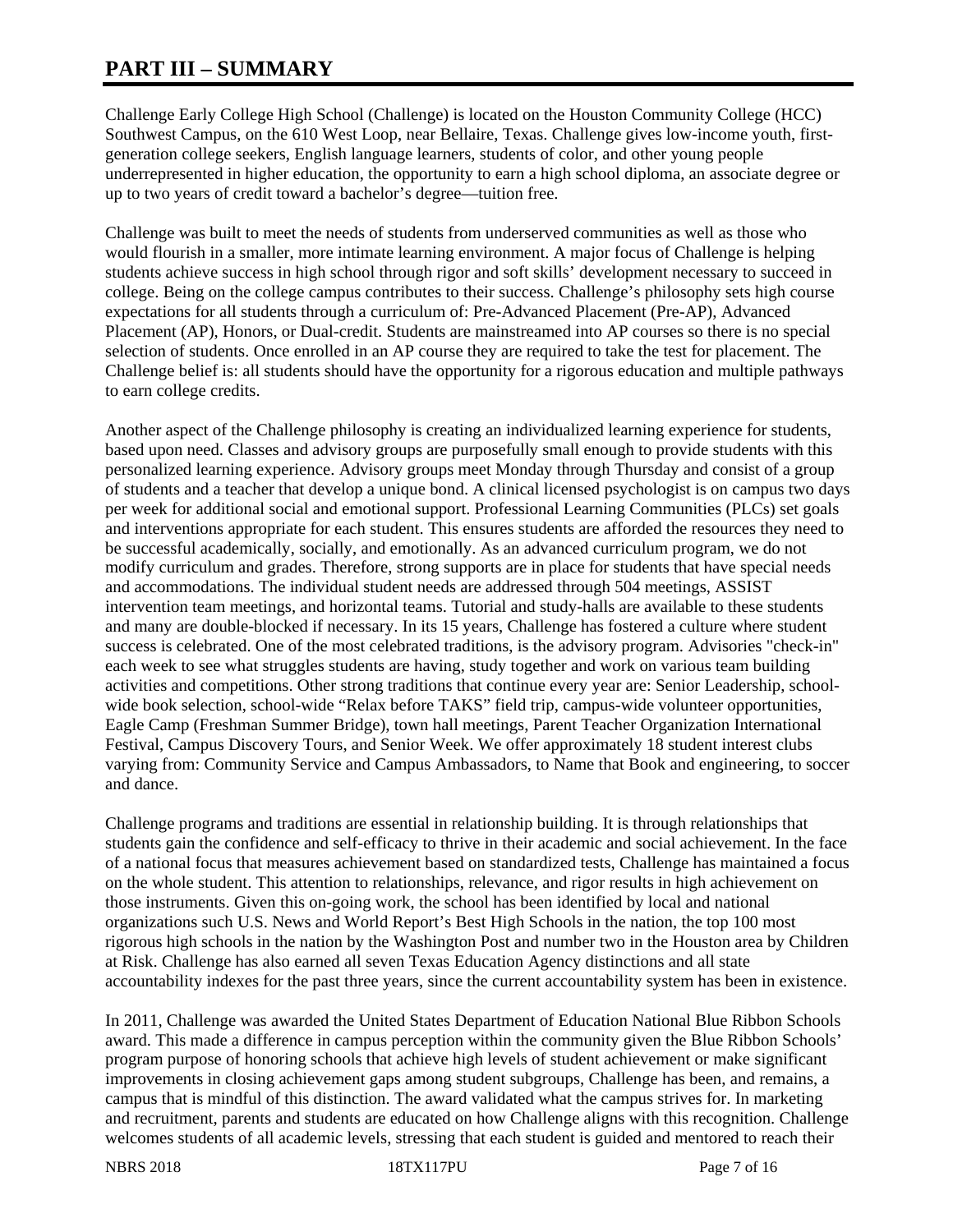potential. Being a National Blue Ribbon School keeps us mindful of serving all demographics and creating a climate and culture that is supportive of all students. Our students, far more often than not, rise to the challenge of the rigorous program. Most importantly, they recognize that the relationships on campus support them in their academic success. Being a previous recipient has kept us consistent in being an example of what it means to be a National Blue Ribbon School.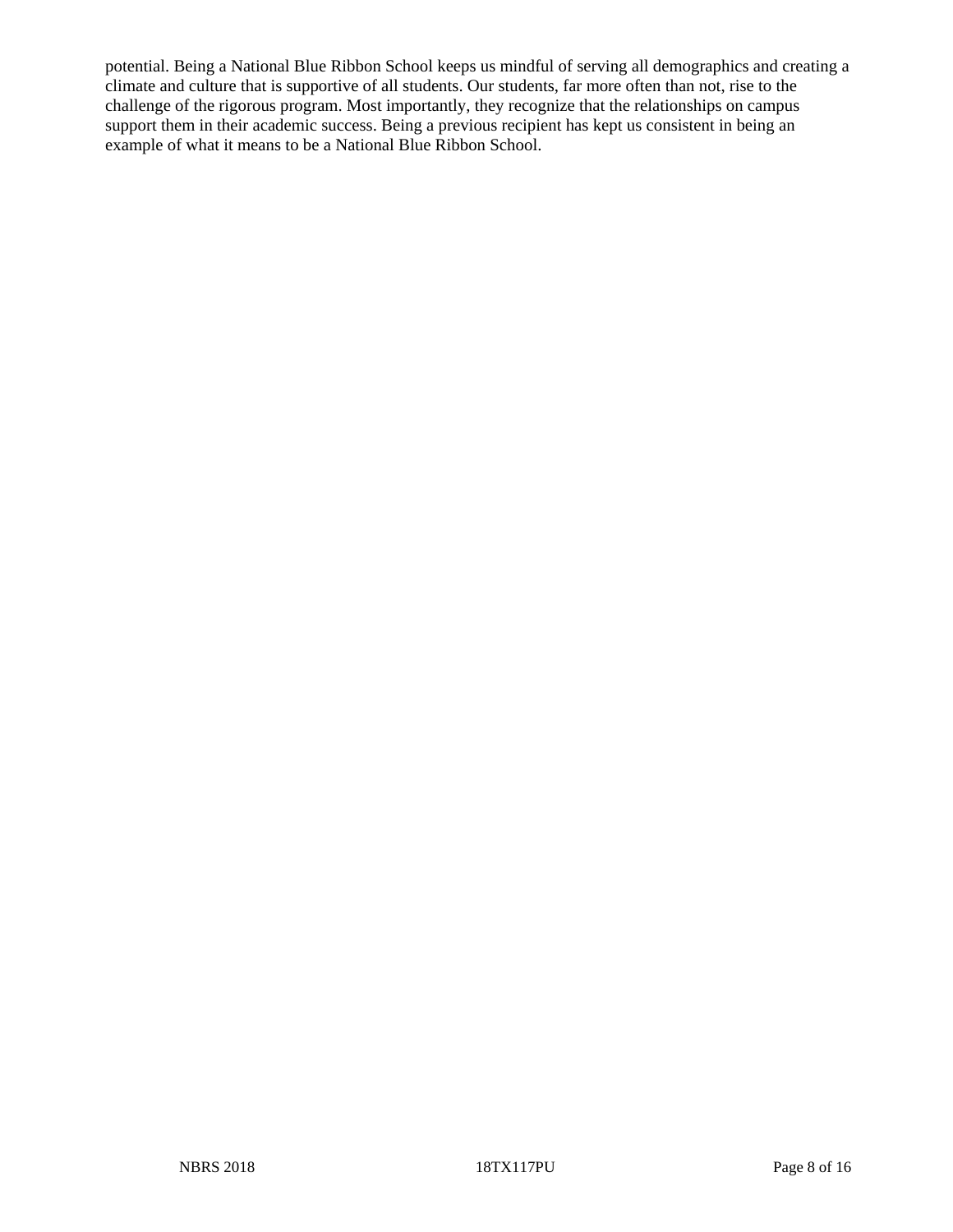# **1. Core Curriculum:**

The Challenge curriculum is aligned with state and national requirements. Additionally, students have the opportunity to receive 60 college credit hours and obtain their associate degree with their high school diploma.

Math courses offered are Pre-Advanced Placement (Pre-AP) Algebra 1, Pre-AP Geometry, Pre-AP Algebra 2, Pre-AP Pre-Calculus, AP Statistics, and AP Calculus. Even though many students enroll in high school Algebra 1 credit, students are required to take math every year to ensure they are better prepared for postsecondary education. The math team works on vertical alignment, ensuring students progress successfully. Project-based learning opportunities are offered throughout the year, allowing students to demonstrate learning through multiple forms of assessment. Various hands-on and real-world opportunities are offered through which students apply their learning and retention through application and discovery. Students participate in different math and engineering competitions through Universal Interscholastic League as well as events at colleges and universities in Texas, including Texas Alliance for Minorities in Engineering and Southeastern Consortium for Minorities in Engineering events.

The Social Studies department currently offers AP Human Geography, AP World History, AP United States history, AP Economics, and AP United States Government. Each student creates an interactive notebook including class notes, reading notes, graphic organizers, writing samples, AP rubrics, and other supplemental material. The notebook, created throughout the year, is designed so the student will have a self-created study guide for the AP exam. Secondly, as writing is a major component in each AP class, all social studies students learn to parse essay prompts and identify a pattern they can use throughout their academic careers to respond concisely and accurately to any prompt they will encounter. Finally, the use of high level questioning strategies encourages students to think beyond foundational knowledge and typical questioning strategies. Each class has a different focus, but civic practices are intertwined to teach responsibility and good citizenship. The civics is especially emphasized during the senior year AP US Government class, where there is a focus on voter registration and engagement with the political community and process. Activities such as voter registration drives, and political speaker opportunities are also provided via Houston Community College. In addition, teachers highlight civic engagement and participation in the entire department. Beginning with AP Human Geography in the 9th grade, students learn about voting districts, and domestic and foreign political issues, and are required to relate current events to their learning targets.

The English program is accelerated, offering Advanced Placement and Dual Credit Courses at every grade level. The English department leads the campus-wide Literacy Initiative, working to ensure that literacy is embedded across subject areas. Students must engage in reading, writing, speaking, and listening in every class, every day. English teachers use Literacy Circles, Classroom Talk, Collaborative Group Work, Questioning, Scaffolding, and Writing to Learn strategies so that all students may effectively read, understand, and write a wide variety of literary and informational texts. These strategies help to strengthen students' ability to research, listen, and speak in a high school and college setting. Literacy is the foundation of the campus and helps drive student achievement.

The Science department offers Pre-AP Biology, AP Biology, Pre-AP Chemistry, AP Chemistry, Pre-AP Physics, AP Physics, and Biology 1318. Pre-AP courses follow the state Texas Essential Knowledge and Skills (TEKS) and focus on acquisition of science foundation skills, and prepares students for the AP and college sciences. The science and math teams plan together to ensure alignment in curriculum and a smooth vertical transition for the student. The Science department also creates hands-on experiences in and out of class through labs, competitions, and field experiences to further address TEKS and AP learning objectives. Students elect to take at least one college level science course with a lab to obtain their Associate degree in Arts and additional science courses if a student pursues an Associate of Science degree.

To prepare students for college, college courses and college level curriculum are offered beginning in the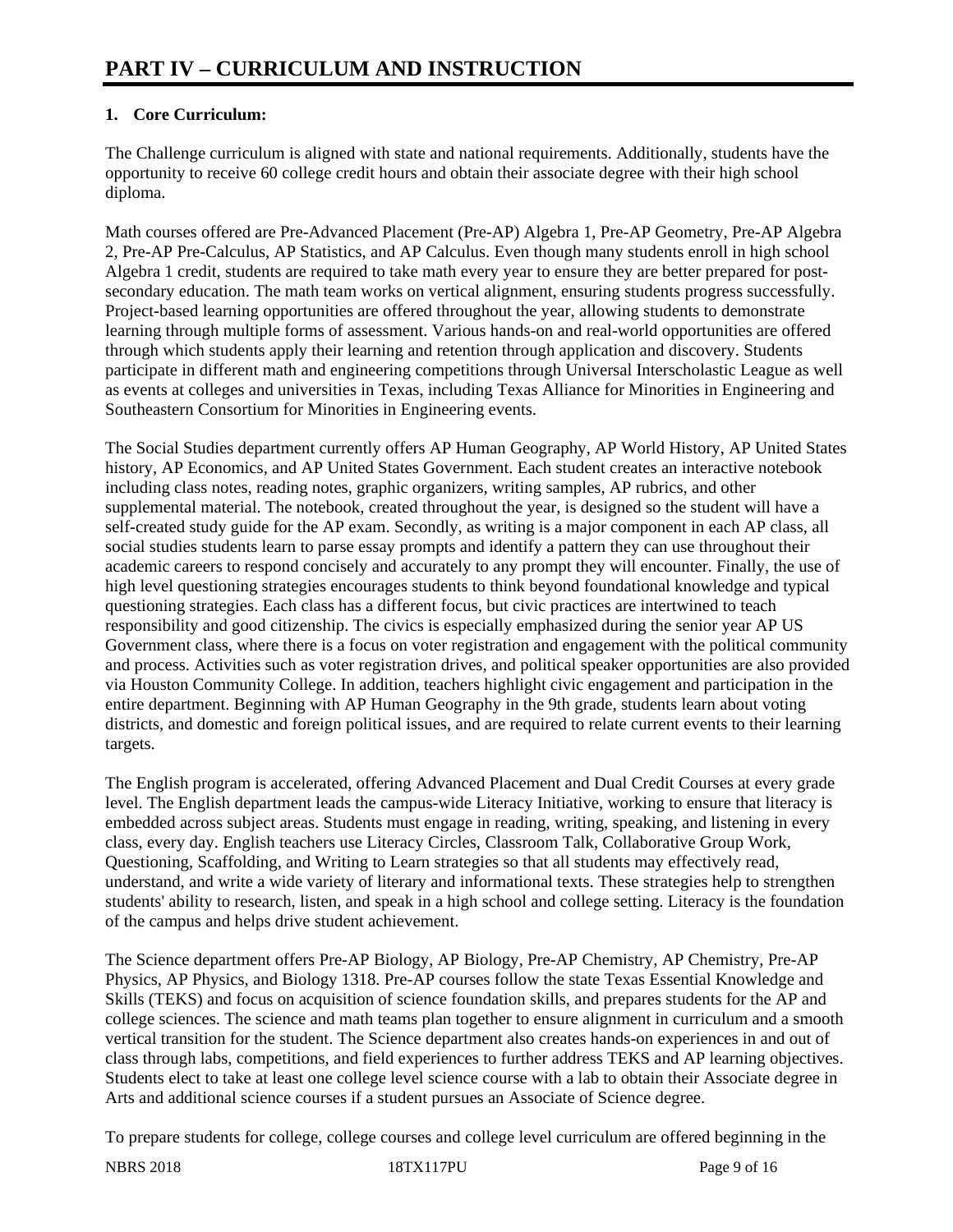9th grade. Students learn the necessary soft skills and responsibilities, such as being organized and meeting professor expectations, along with the high-level content. Students are also taught how to register for classes, apply fee waivers, and navigate the various college offices. Additionally, we created a College Guidance course for 11th and 12th grade students that support college readiness. Students research and apply for scholarships as well as work on their college essays and prepare for the SAT. The success of these initiatives is reflected in the number of acceptances to post- secondary schools, scholarship offers, SAT scores, and the state accountability college readiness indicator.

#### **2. Other Curriculum Areas:**

#### Fine Arts:

The school offers Theater Production 1A/1B (grades 9-12) and Theater Arts 1A (grades 10-12). Both courses are offered during the fall and spring semesters for a minimum of 45 minutes, twice a week. Theatre Production 1 is a full year course and Theatre Arts 1A is a one-semester course Theatre Production provides practical hands-on experiences in acting and stagecraft through the preparation and public performances of plays. Theatre Arts provides study of the role of the actor, literature, performance theory and techniques, historical evolution, and cultural contributions of theatre. The school supports students' acquisition of the TEKS knowledge and skills by exposing students to city and state competitions as well as promoting student creativity through acting, poetry, and one-act play productions. The school has received several city and state championships over the past five years.

#### Physical Education and Health:

The school offers all students, grades 9-12, one full year of physical education and one-half year health education. Each course is offered during fall and spring semesters for a minimum of 45 minutes, twice a week. In health education, students develop skills that will make them health-literate adults. In physical education, students are motivated to strive for lifetime personal fitness with an emphasis on the healthrelated components of physical fitness. Students are given lesson activities, in alignment with the TEKS objectives that instruct them in how to use problem-solving, research, goal-setting, and communication skills to protect their health and maintain some degree of fitness. All students are required to complete an overall health and fitness assessment at the end of each year.

#### Foreign Language:

All students, grades 9-12, are required to take a language course for a minimum of two years. For example, the school offers AP Spanish Language, Spanish I-III and Spanish for Native Speakers during the fall and spring semesters for a minimum of 45 minutes, twice a week. Students learn to speak, read and write Spanish. Activities include creating a menu for a restaurant and presenting on a Spanish speaking country and their cultural aspects. The goal is for students to gain a variety of skills and an appreciation for different cultures. As outlined in the TEKS objectives, students engage in oral and written exchanges, as well as connect with other cultures and communities around them. The student also learns to understand the nature of a language by comparing their own language, culture and influence with the one they are learning.

English Language Arts Electives: The school offers one-semester courses for Creative Writing and Analysis of Visual Media during the fall and spring semester. The courses are available to students in grades 9-12, for a minimum of 45 minutes, twice a week. Creative Writing allows students to gain experiences of expressing themselves verbally, visually, and emotionally. Lesson activities include creating poetry, short stories, and manuscripts that make up a working portfolio in preparation for the work force. Students present these works publicly which supports the TEKS standards of oral communication and public speaking. Analysis of Visual Media helps students learn how to think independently and critically about matters inside themselves and throughout society by recognizing how visual techniques convey messages through several types of media. Lesson activities include creating a media text, reflecting critically on the work produced, and studying the relationship between subject matter and choice of media for presenting that subject. This helps to reinforce the TEK's objectives by producing visual representations to communicate specific messages.

## Career and Technical Education (CTE):

NBRS 2018 18TX117PU Page 10 of 16 Career Technology Education (CTE) courses are designed to provide students, grades 9-12, with the knowledge, skills, and career training that are necessary for employment and professional growth in many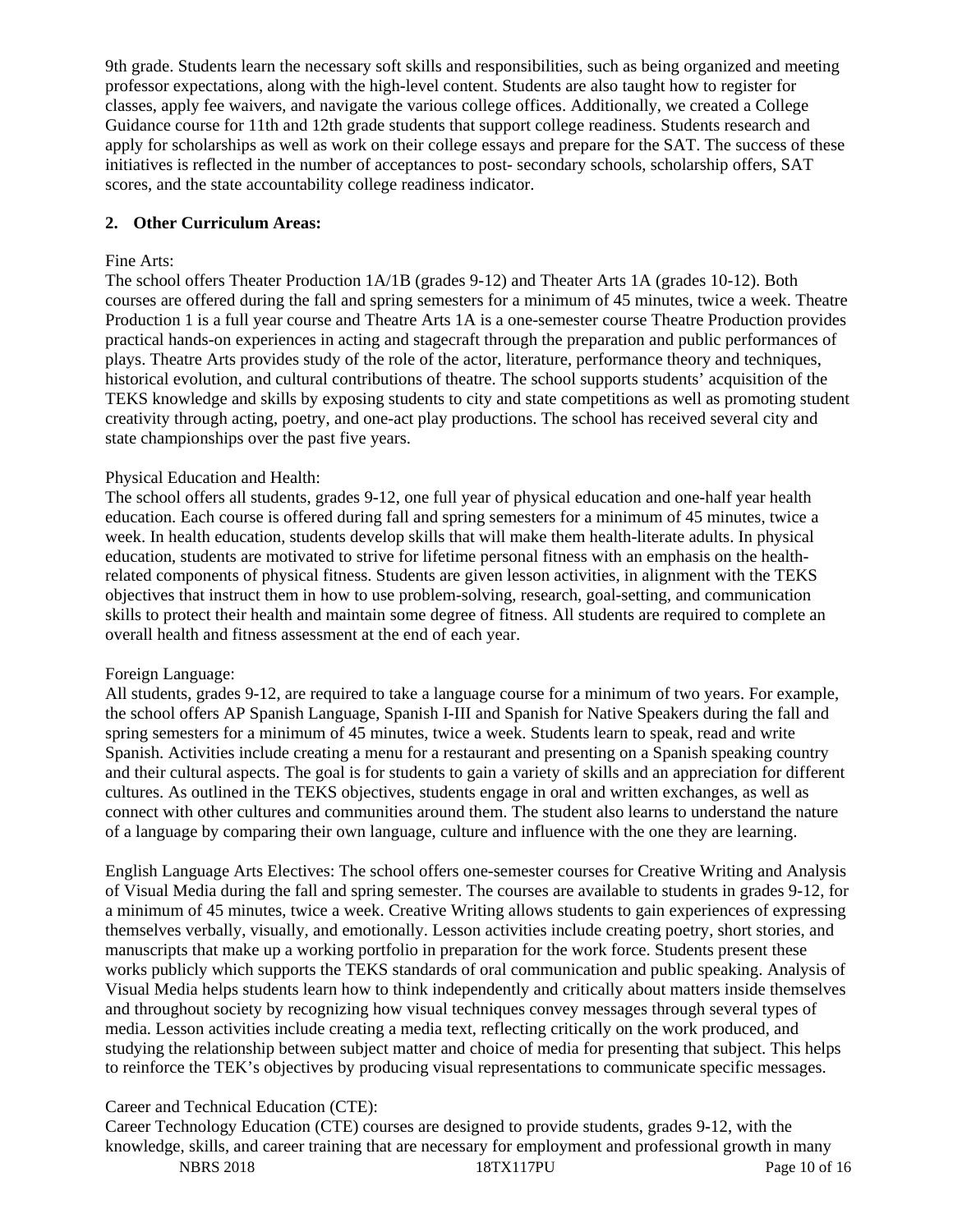business settings. There are two course offerings: Business Information Technology (BIM) and Principles of Information Technology (PIT). Each course is offered during the fall and spring semester of each year. The curriculum for both courses addresses the TEKS by preparing the students to acquire the essential skills in the most popular applications software as well as additional software skills that are critical to the successful day-to-day usage, sharing, and management of information for many enterprises. The program enables a student to pursue a variety of career pathways, including project management, desktop publishing, business graphics, web design, database management, sales/customer service support, business schematics, and more.

### **3. Instructional Methods, Interventions, and Assessments:**

At Challenge, there are a variety of instructional techniques and support systems that are used methodically and strategically every year. These techniques and supports are implemented with such regularity that they almost go unnoticed. Teachers and administrators at Challenge have high expectations for all students, regardless of subgroups' status, and all students are required to take the most rigorous coursework available. Most of the tiered instruction and differentiation is done by individual teachers in the classrooms. Learning is personalized based on individual student needs.

Students receive a district issued laptop beginning their freshmen year. They are required to utilize their laptops to access curriculum, submit assignments, take tests, engage in research, design presentations, and to collaborate with each other. Teachers also allow students to use their personal cell phones for specific in class assignments and social media assignments.

The Common Instructional Framework (CIF) techniques and methods used by Early Colleges and Middle Colleges nationwide, are also used daily at Challenge. All faculty members are trained on the use of Cornell Notes and other note taking techniques. Classroom talk is one of the most powerful practices at Challenge. Students are expected to communicate their thoughts and ideas with teachers and other students several times a day in each class. It is not uncommon to see literacy circles and collaborative group work taking place in classrooms of any subject.

State exams, teacher made tests, and district and national standardized assessments are all used to measure student learning. They not only provide a baseline for differentiated instruction, but they are also used throughout the school year to measure student growth and drive instruction. In addition to state and district required assessments, teachers at Challenge are expected to administer two formative assessments each semester. These tests are teacher made. At the beginning of each school year and after each formative assessment, administrators generate reports for teachers, who then use the data during department professional learning communities to identify students who need assistance, and to identify academic standards that have not been mastered. The results of these data talks generate professional development for teachers and also enable teachers to group students into tiers for differentiated instruction.

Advisory teachers are the first line of intervention. Advisory teachers develop a very close relationship with their students. This relationship enables teachers and students to talk informally about a myriad of issues. Teachers review grades, attendance, and discipline issues. Teachers are also able to quickly identify when students are dealing with non-academic issues that can hinder their school performance.

Based on incoming freshmen data, students may be double-blocked in English or Mathematics. All freshmen have a study hall period. Study halls are also used as interventions for many 10th, 11th, and 12th, graders. On Tuesdays and Thursdays, advisories hold special study sessions where students help one another or seek the help of a teacher. In addition to the interventions built into the school day, we have a strong after school tutorial program. Tutorials are scheduled strategically so that at least one teacher from each core content area and a teacher from each grade level is available each day. All the elective classes at Challenge are Language Arts based. Having a strong foundation and support in Language Arts helps students across the different disciplines.

NBRS 2018 18TX117PU Page 11 of 16 On Fridays, students go to all eight classes for 45 minutes periods; as opposed to an alternating block schedule Monday – Thursday. Since college classes do not meet on Fridays, students are assigned to study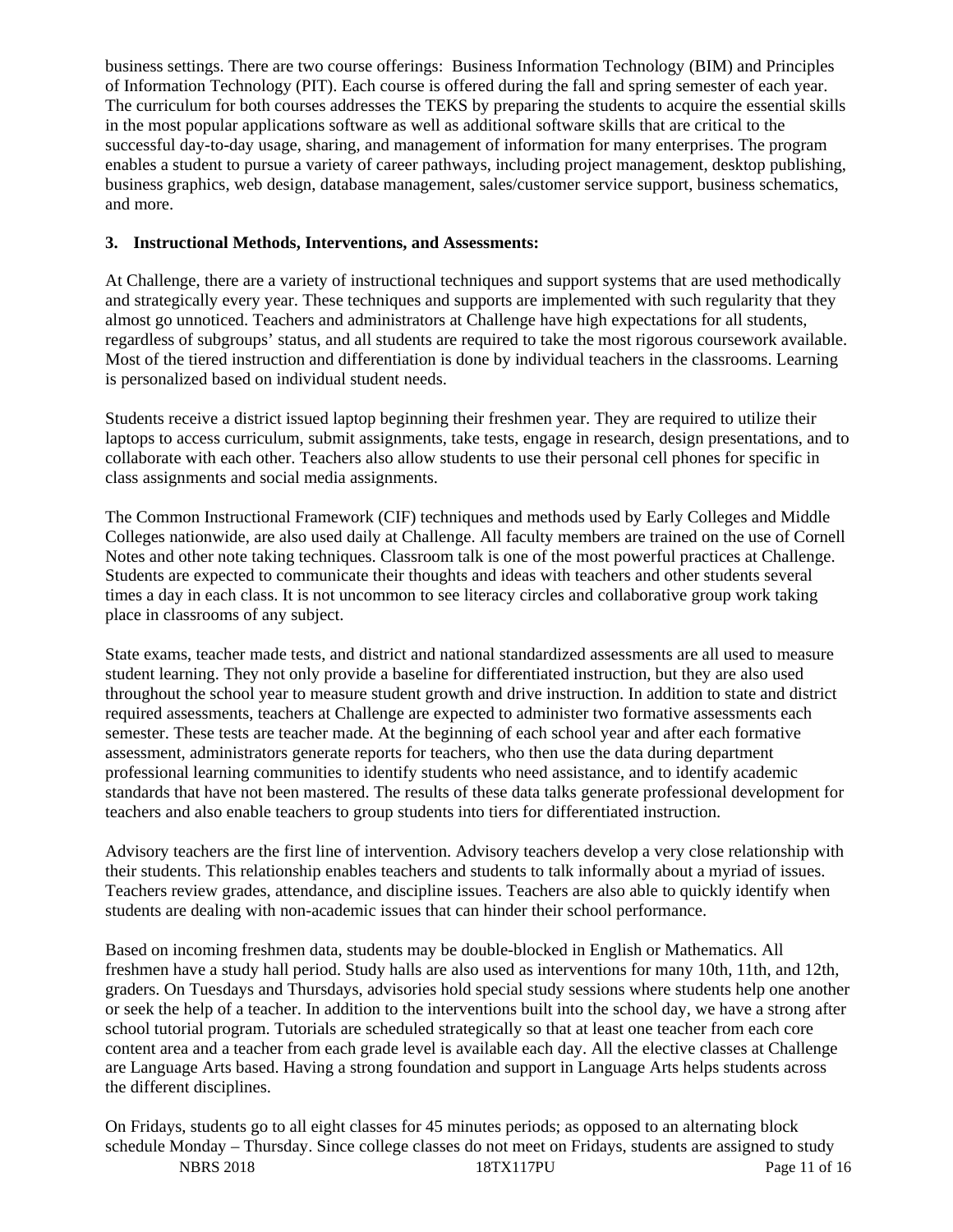hall periods in lieu of any college class they might normally attend during one of their eight periods. This provides for more studying time in a classroom environment supervised by a high school faculty member. Students also use these study hall periods for peer to peer tutoring.

The Academic Student Support and Instruction System Team (ASSIST) program is the next level of intervention. Struggling students are identified after about the third week in each semester and given an ASSIST team made up of teachers, administrators, and their parents. Once the team has met and agreed, the interventions are implemented and are monitored over a designated period of time of no less than one grading cycle.

To remain a high performing campus, tutorials and Friday study-halls also target higher performing students. Tutorial sessions target advanced curriculum, including pre and post labs, and advanced writing sessions. Special Friday study halls target higher performing students and allow the teachers to reach levels of depth and complexity with the curricula that result in higher levels of achievement. Campus student achievement data shows a marked increases as a result of the Friday sessions.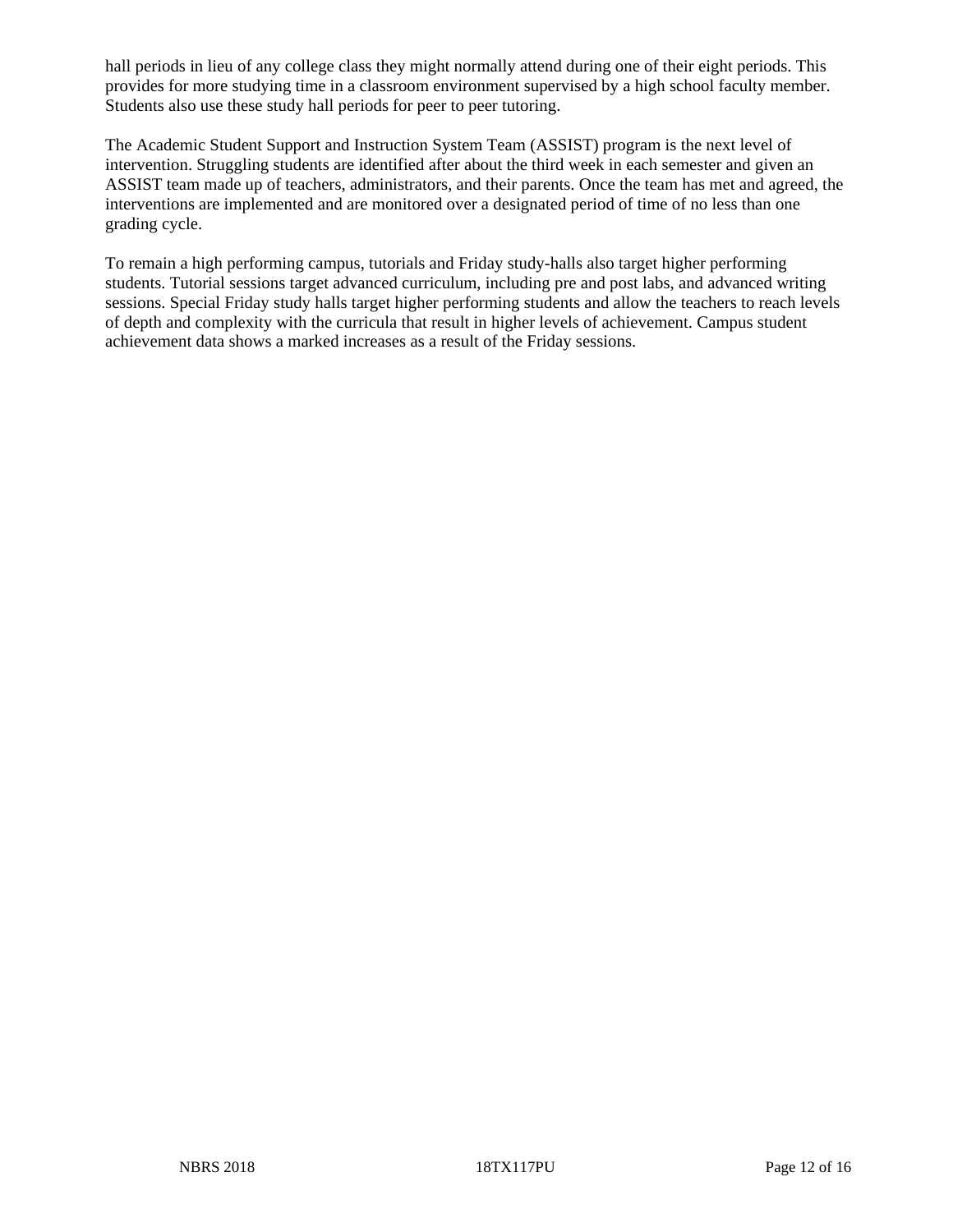### **1. School Climate/Culture:**

Challenge has a campus culture which is readily apparent throughout the building: welcoming, warm, and engaged. Since its inception, Challenge has set the expectation that all people who are a part of the school community represent the campus in a positive way. This is primarily driven by the students as they support one another from freshman bridge camp, known as Eagle Camp, until they pass the leadership of their Advisories to the next generation of leaders on campus.

The Advisory program allows everyone on campus, students and adults, to take off some of the daily stress and encourage positivity throughout the school community through team building activities based upon trust, lowering boundaries, interpersonal sharing about beliefs and experiences, and building a family culture in which students feel safe. This affords them a place and time to develop a social circle in which they can grow socially and emotionally. While some principals focus on maximizing instructional time, the principal and administrators at Challenge understand that developing the entire student and in turn the entire teacher, allows for an overall, positive environment.

The culture formed for the students by the faculty is due to the fact that they are treated as professionals with a great deal of autonomy under clear expectations. Challenge is aptly named as it pushes students through the inclusion of 15 Advanced Placement courses in addition to taking enough coursework at Houston Community College to earn an associate degree. This challenges teachers to place a premium on relationships as a driving force behind the rigorous curriculum. Teachers are charged with meeting all student needs. While the expectations are high, there is an inherent trust that comes from the principal. Campus administration allows teachers creative freedom in their classroom, so long as the results match the standards that have been set as a faculty. This comes with an understanding that teachers may require assistance or training and all teachers are part of collaborative cohorts in which curriculum and pedagogical practices are discussed. Teachers also have a wealth of offerings, particularly in AP, for outside training. This sense of autonomy leads to a feeling of ownership over the campus by the entire faculty and everyone is responsible for maintaining campus standards. Additionally, time is blocked out at every faculty meeting to begin with shout-outs from peer to peer. During this time, campus administration also takes time to present teachers with awards and recognitions.

#### **2. Engaging Families and Community:**

At the beginning of every school year, Challenge parents are invited to attend an Open House. During this event, the importance of parent involvement and of parent presence is stressed. Academic Nights are also sponsored to give parents an opportunity to witness student learning in a classroom environment. Parents get to see firsthand the expectations set forth by teachers and the accomplishments of students. Also, the campus is open to prospective students and parents in the way of Magnet Discovery Tours. The benefits of the program are highlighted, and these tours are the initial contact with prospective parents and students. Administrators and staff also participate in these tours.

Challenge has two main parent led organizations: Parent Teacher Organization (PTO) and the Critical Parent Group (CPG). These groups meet regularly to promote connectivity, an awareness of resources and school events, and to discuss student achievement. The PTO focuses on parental involvement and building relationships between parents and teachers whereas the CPG focuses on building relationships between parents for the betterment of student achievement. The CPG holds meetings throughout the school year on topics of concern brought up by parents. Some topics have been adolescents and organization, scheduling, navigating the Houston Community College experience, and college acceptance. Every year, teachers and administrators collaborate with the PTO to sponsor an International Festival. This festival showcases the diversity of the campus by encouraging families to bring prepared dishes that are representative of culinary cultures and traditions. Local businesses also contribute by volunteering goods and services. Student talents are highlighted in the way of art projects and performances. The event truly recognizes and celebrates the diversity of Challenge's student population. It also provides an opportunity to engage with external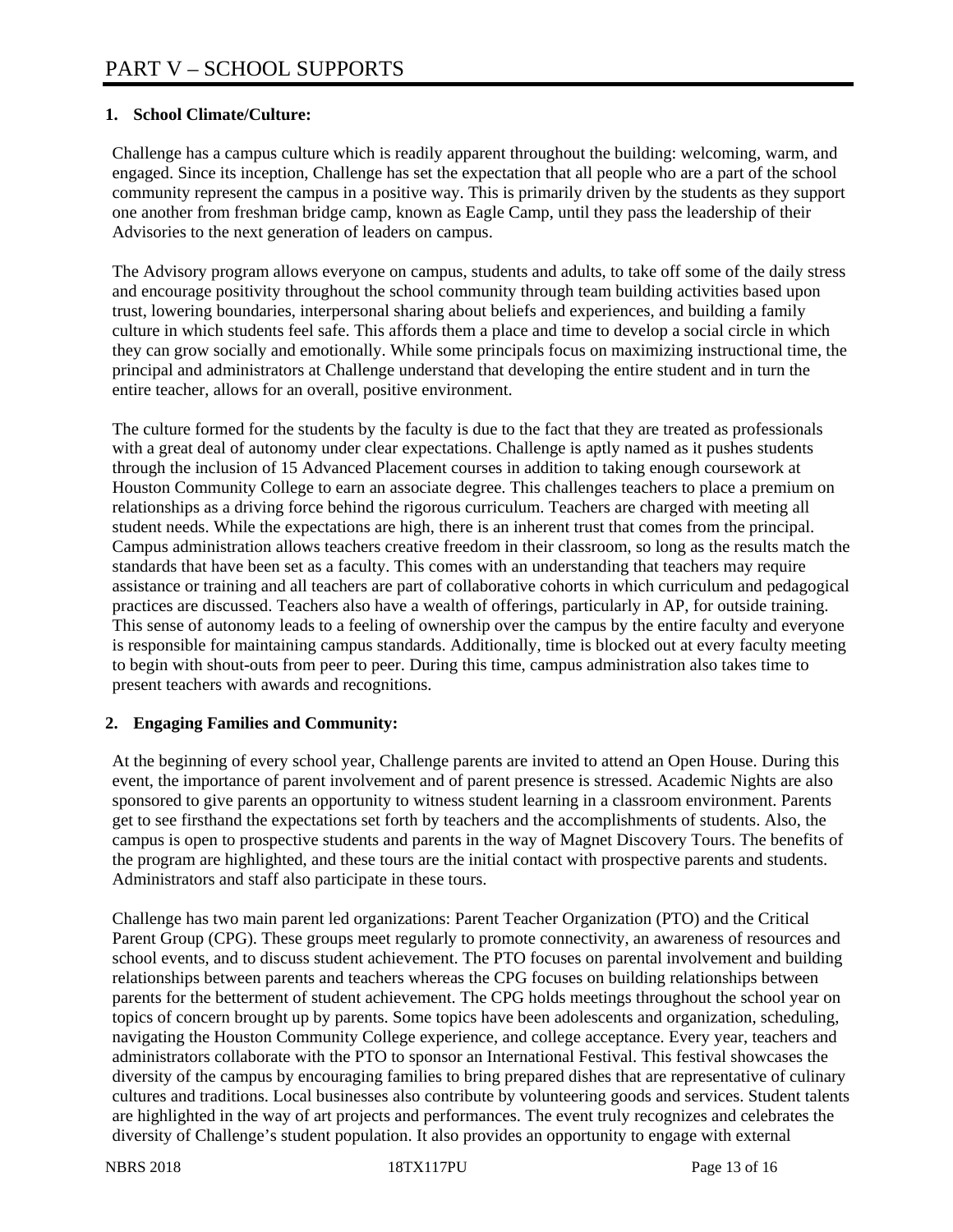stakeholders.

Other events throughout the school year include an Ice Cream Social, a Halloween Safe Trick or Treat event, and Spring Open House; all bringing together teachers, students, and family members for relationship building and to create a safe space to learn from one another.

Most important, student achievement is regularly reported to families in the form of four report cards, 8 interim grade reports, benchmark data, and reading Lexile scores. Students speak frequently with the grading teacher, the advisory teacher, and their parents about all of the aforementioned data points. Release of this data is conveyed through social media, mass emails, phone calls, and through the online student portal, The HUB.

With a strong college access system in place, college fairs are sponsored in the spring semester, inviting college and universities from all around the country. Houston Community College is one of the campuses' strongest alliance to foster community involvement and student success. Having HCC next door allows Challenge to give students exposure to college success early on in his or her academic endeavors.

With all of these strategies in place, Challenge continues to be on the forefront of working with family and community members, ensuring and contributing to student success.

#### **3. Professional Development:**

At Challenge Early College High School, teachers and administrators engage in multi-faceted professional development.

All teachers engage in at least four types of professional development on campus. Teachers engage in two kinds of Professional Learning Community meetings during the school day: grade level and departmental. In grade level meetings either an administrator or a teacher facilitates the process of tracking student achievement, challenges, attendance, behavior, and other pertinent data. The team charges themselves with narrowing gaps in data and ensuring success for all students. In departmental meetings, an instructional coach or teacher leads the group in collaborative work focusing on assessments, the Texas Essential Knowledge and Skills alignment, peer observations and feedback, calibrations to improve consistency in expectations, and best practices. In a large group setting, teachers engage in monthly professional development in which the focus is usually the Early College Common Instructional Framework, Instructional Rounds, or a highlighted strategy of the month. The staff usually discusses an issue or data sometimes as a large group, but more frequently in cross-content and varied grade level groups. Teachers also engage in professional development at the beginning, middle, and end of the year that focusses on the mission and vision of the school, assessment data, and soft reflection questions that allow the teacher to think of their experiences outside of data. Though only a few, these sessions are just as significant because they provide big goals and challenges and allow teachers to discuss pedagogy in its purest form.

Home grown professional development, like the aforementioned, is important because it meets teachers' unique needs. Also, the professional development is teacher led which increases engagement and builds stake. If teachers have intrinsic motivation, their stamina is increased and they are more likely to transfer that increased energy to students. It is important for teachers to facilitate their own growth because they are most familiar with their Texas Essential Knowledge and Skills and can easily relate this information to each other's needs. Protocols used in Professional Learning Communities ensure academic goals are met and participants have a voice through the use of structured, purposeful routines.

Challenge administration benefits from attending conferences including, the Early College Regional Leadership Conference, and Texas Association for Secondary Administrators. Campus administration also visits other campuses to see best practices in action and takes advantage of targeted professional developments, such as recent HISD Literacy Walks, which will help us lead our literacy initiatives. Administration also frequently calibrates with each other on the teacher appraisal observation and walkthrough scores to strengthen feedback skills.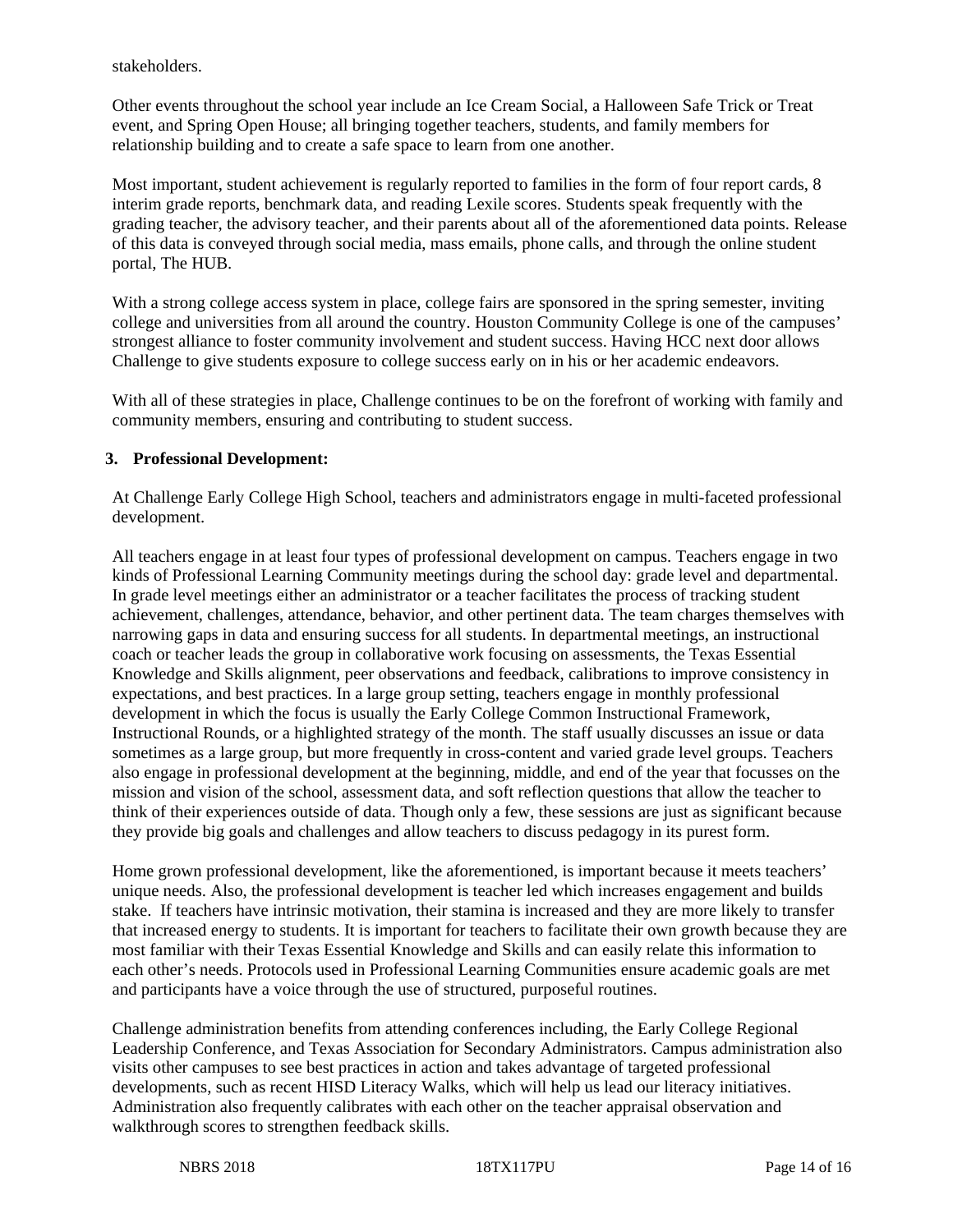We encourage teachers to attend the Advanced Placement Summer Institute at Rice University or the National Math and Science Institute. These professional development sessions focus on the rigor that is necessary in an Early College High School. They also provide teachers with a platform to collaborate with likeminded educators. The varied options in professional development creates teacher leaders who recognize the value of collaboration and teamwork.

### **4. School Leadership:**

The leadership philosophy at Challenge is very concrete and the vision is clear to everyone on campus. It is evident not only for teachers and students, but also for parents and visitors who step onto the campus, that Challenge is not a traditional school in any sense, and that things are done in a different manner. The school leadership believes in relationships, fairness, knowledge, and trust. These four values drive everything that happens at Challenge. Students need to have a sense of belonging; there is a direct relation between student relationships and academic performance. Challenge provides multiple pathways for success because everyone deserves the same treatment and opportunities. The school uses both qualitative and quantitative data formally and informally to stay abreast of what is happening at the school near and far. Lastly, the leadership team trusts that everyone is doing the work that it takes, and that everyone is acting with good hearts.

Challenge is a very small campus. It has one principal, two student deans, one registrar, one college access coordinator, a magnet coordinator, and a faculty and staff of 25. The school principal is a liaison between the school district and the school. The principal collaborates with deans and department heads to ensure the school is in compliance with district and state requirements, and is supporting the varied initiatives while staying true to the Challenge beliefs. The two deans monitor instruction, testing, and the implementations of programs. They also work closely with students to ensure they stay on track to graduate from high school and also fulfill all the requirements needed in order to obtain an associate degree from a community college or enter a four-year university.

Policies implemented at Challenge are with the purpose of ensuring that students spend more time in classrooms, and teachers have more collaboration and planning time. Challenge leadership is not a big proponent of new programs unless there is significant research behind them to justify their implementation, but the leadership and faculty always support any district led programs and ensure their implementation through continuous monitoring and assessment. Relationships are a pillar of Challenge and the school ensures strong student to student and teacher to student relationships through an advisory program that is facilitated by senior students and led by a faculty member. All the limited school resources are spent on student safety and interventions in the form of after hour tutoring, summer school, and bridge programs.